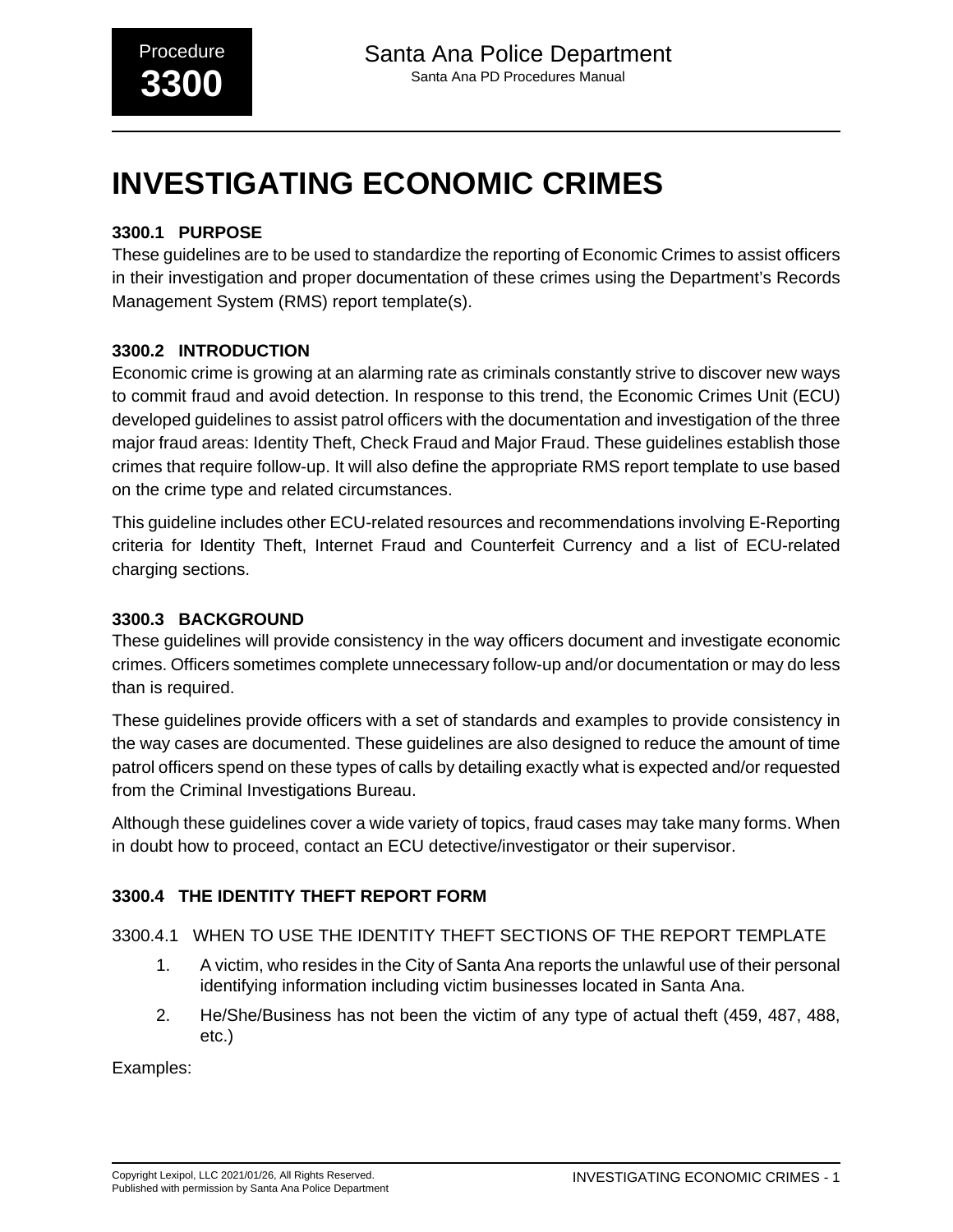# INVESTIGATING ECONOMIC CRIMES

- 1. A suspect (known or unknown) used any part of the victim's personal information to open, use, withdrawal from any type of account (i.e. cell phone, credit card, department store, line of credit, bank, etc.) and/or made purchases on that account.
- 2. A suspect used the victim's social security number for employment.
- 3. A suspect used the victim's credit card/bank account information to make fraudulent purchases but the victim does not believe the information was compromised as the result of a theft or burglary.
- 4. A suspect made purchases on the Internet using the victim's credit card/bank account.
- 5. A victim believes they lost their credit/debit card but didn't realize it at the time. They now discover fraudulent purchases on their account.
- 6. A victim's bank checking account was used to make fraudulent/counterfeit checks that were cashed and/or attempted to be cashed. Refer to 3300.6.1 to 3300.6.4 scenarios in this procedural manual on handling in progress or just occurred incidents at a bank or check cashing business.
- 7. Any other similar type report.

Note: If the victim is also reporting another associated crime (i.e. burglary) along with the fraudulent use of their personal information, document all necessary information on a Crime Report.

Example: The victim had a credit card stolen from their vehicle and purchases were made in his/ her/business name. Document on a Crime Report and list PC 459 – Burglary as the primary crime type and PC 530.5 – Identity Theft as the secondary charge. If the identity theft is not discovered until later, a supplemental report should be done to include the identity theft activity. Include the same level of detail as with the Economic Crimes – Identity Theft sections on the RMS template.

#### 3300.4.2 INVESTIGATION OF IDENTITY THEFT

The Economic Crimes – Fraud, Check, ID Theft template on RMS is used to document all investigations. Therefore, it is requested officers conduct a thorough investigation and upload relevant paperwork to the report. The ECU will complete any additional investigation once the case has been reviewed. The Identity Theft Information sections of the template should be filled out completely and a narrative summarizing any additional information should be prepared.

Note: If an identity theft investigation is located that is a smaller part of a more complex criminal investigation (burglary, counterfeiting, check fraud, etc.) the officer should, document the incident on a Crime Report using the RMS and investigate as appropriate.

#### 3300.4.3 OTHER RELATED IDENTITY THEFT CRIMES AND RECOMMENDATIONS

Occasionally, a victim of identity theft who resides in another city will be referred to the Santa Ana Police Department to file a report if a related crime occurred in Santa Ana. In that case, officer should: document the appropriate incident on a Crime Report using the RMS,use the section (refer to section 3300.12) that is most appropriate (459, 470, 484(g), etc.), and collect any relevant evidence (video recording, witness information and/or documentation), officers should investigate appropriately as follows: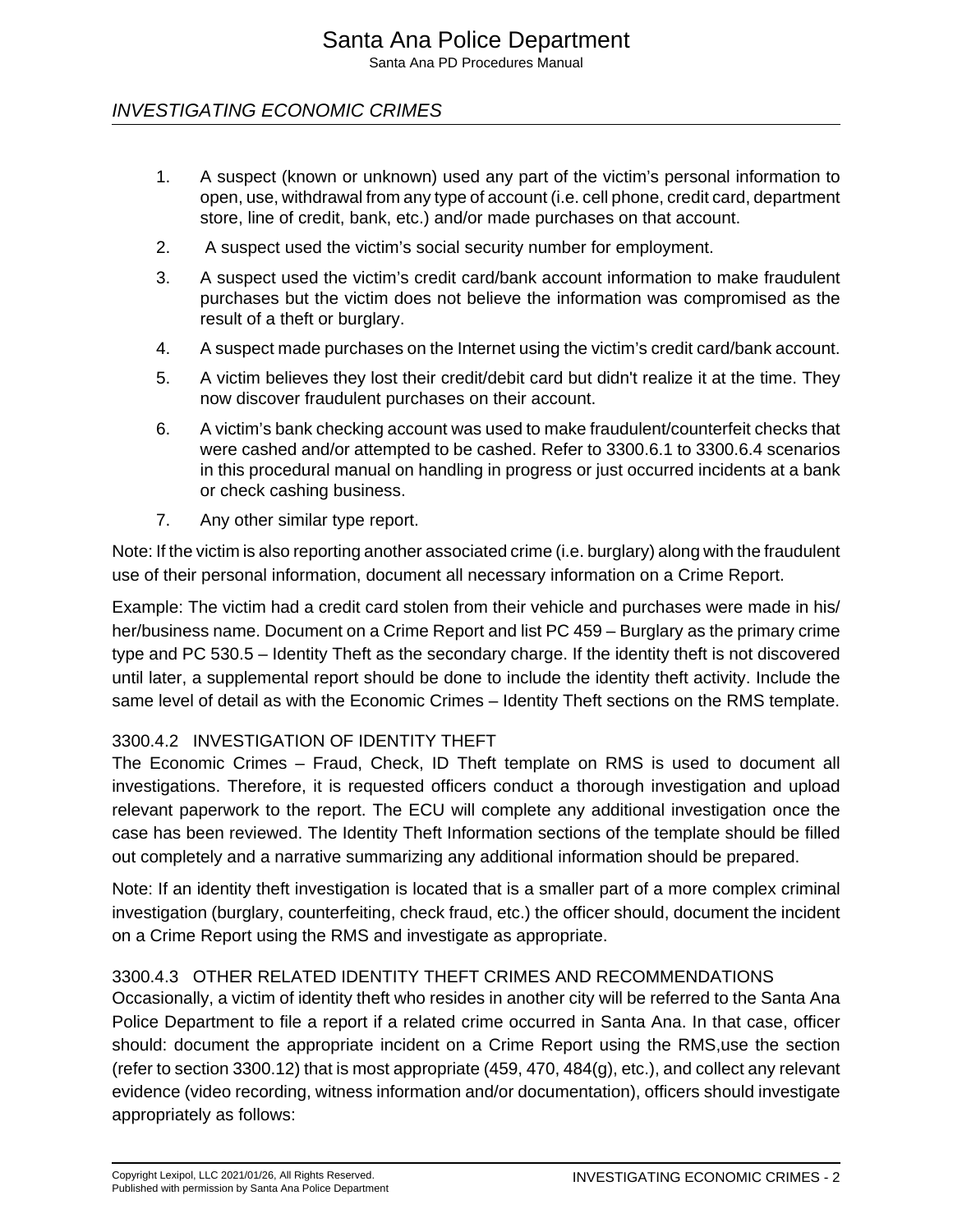# INVESTIGATING ECONOMIC CRIMES

- 1. Include all known incidents of fraudulent activity (e.g., fraudulently obtained credit card number[s], bank account[s], loans and/or the suspect using the victim's social security number.)
- 2. Cross-reference all known reports made by the victim (e.g., U.S. Secret Service, credit reporting bureaus, U.S. Postal Service, law enforcement agency[s] and DMV) with all known report numbers.
- 3. Provide the victim with the Department's pamphlet entitled "Identity Theft: A Quick Reference Guide." This reference guide (Attachment 1 - 3300.14) contains important information that will assist the victims in the process of repairing their credit and preventing additional fraudulent activity. This pamphlet is located in the report room in both English and Spanish and also on the Department's website. It can be located on the home page under the section entitled "Inside the PD" by selecting the Investigations Bureau link followed by the Economic Crimes link.
- 4. Inform victims of identity theft that the California Identity Theft Registry is available to help those who are wrongly linked to crimes. The registry can be checked by law enforcement and other authorized persons to investigate whether a criminal history or want was created in the victim's name (Penal Code § 530.7). Information regarding the California Identity Theft Registry can be obtained by calling toll free (888) 880-0240 or on their website [https://www.oag.ca.gov/idtheft.](https://www.oag.ca.gov/idtheft)

The ECU receives courtesy reports from law enforcement agencies across the country on a weekly basis for identity theft crimes occurring within this jurisdiction. It is important for the officer to ascertain the addresses where the crime(s) occurred, whenever possible. This could reduce the time it takes the ECU to forward the report(s) to the appropriate law enforcement agency where the actual crime occurred.

# **3300.5 DETERMINING THE USE OF IDENTITY THEFT VERSUS CHECK FRAUD SECTIONS**

The Economic Crimes – Identity Theft Information sections of the template should be used if a citizen or other business is the victim of check fraud because their account information was used in an attempt to cash and/or cashed a check(s). Victim's usually report this crime to police days or weeks after the crime has occurred at a bank or check cashing business due to the normal delay in processing checks.

A good "rule of thumb" is to complete the Economic Crimes – Check Crime Information sections of the template when a bank or check cashing business calls for police service when a suspect is attempting to or has cashed a fraudulent or stolen check at their location.

The Department will investigate a fraudulent check case when the check has been reported stolen, counterfeited, written on a closed account or the check is a non-sufficient funds (NSF) check.

In conjunction with the Orange County District Attorney's Office (OCDA), the Department has established guidelines to streamline and standardize the reporting process of fraudulent checks. Through implementation of the following protocol, investigative resources can be focused on those cases that will most likely result in a successful criminal filing and conviction.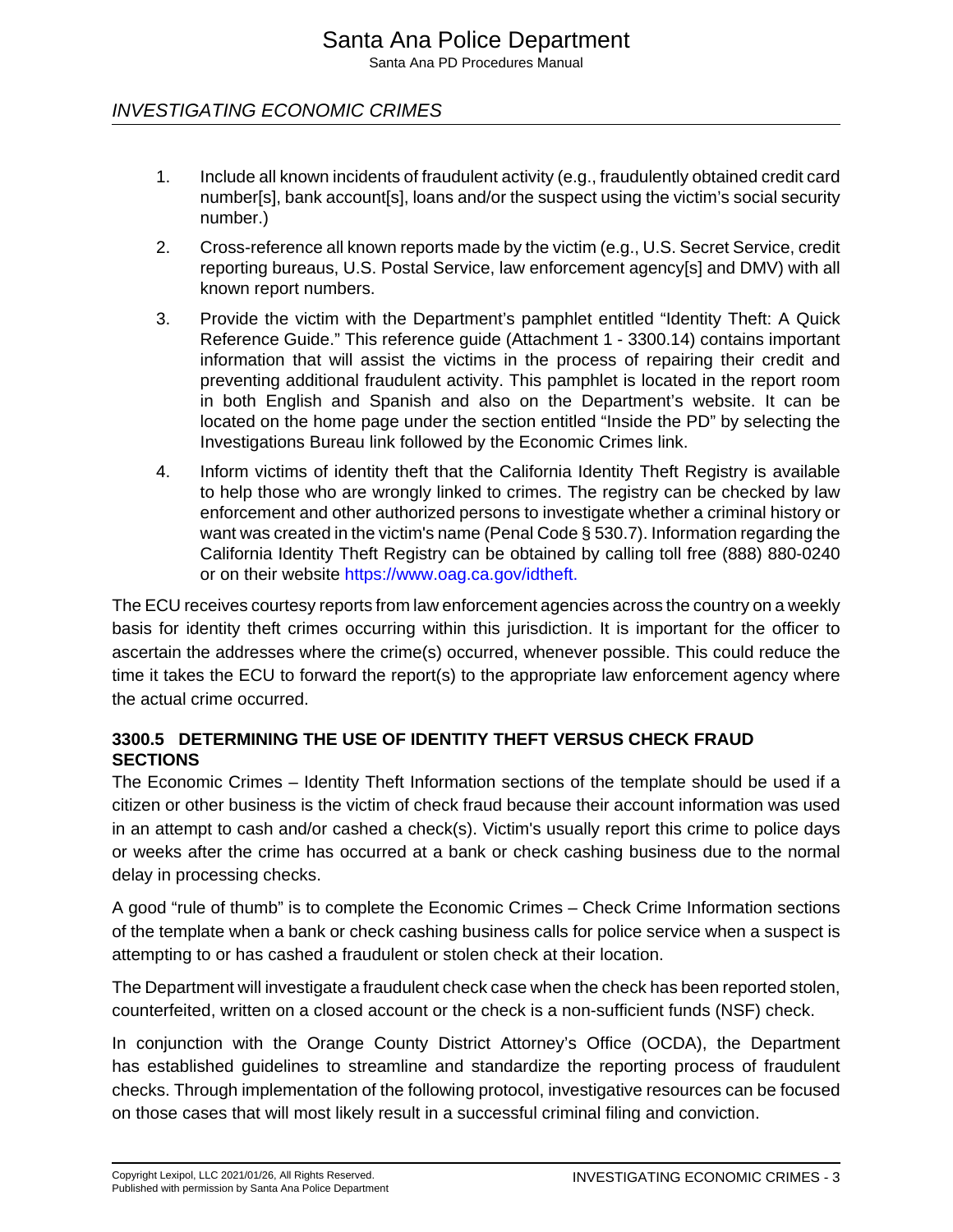# INVESTIGATING ECONOMIC CRIMES

The Department will investigate a fraudulent check case when the merchant has done all three of the following:

- 1. Verified the suspect has a valid form of government issued identification and noted the government number on the face of the check. The following forms of personal identification are acceptable: California Driver's License or Identification Card, U.S. Military I.D. with photograph or United States Passport.
- 2. Obtained a thumbprint and placed it on the back of the check.
- 3. Had the subject endorse the back of the check in the cashier's presence.

Refer to the following Check Fraud Investigations guidelines for further information.

# **3300.6 CHECK FRAUD INVESTIGATIONS SHOULD BE MODELED ON THE FOLLOWING SCENARIOS**

#### 3300.6.1 SCENARIO 1

Dispatched to a check cashing business in possession of a fraudulent/stolen check. The crime occurred that day and the suspect fled prior to your arrival:

Document on the Economic Crimes – Check Fraud Information sections of the template all the requested information and book the actual check and any additional evidence. (Upload front and back photocopies of check(s)/document(s) to report.) If time permits, officers should follow-up on any leads that would lead to the identification and arrest of the suspect. Otherwise, no follow-up investigation is required.

#### 3300.6.2 SCENARIO 2

Dispatched to a check cashing business where a suspect is detained attempting to pass one or more fraudulent checks:

These cases should be investigated by the handling officer as completely as possible and documented on the Economic Crimes – Check Fraud Information sections of the template. An attempt should be made to interview the suspect. The narrative portion of the report will need to include enough information to show probable cause for the arrest and, if possible, enough for the District Attorney to file the case. The District Attorney usually requires the following information prior to filing:

- 1. Information on the transaction (interview the person who accepted the check.)
- 2. Interview and/or statements made by the arrestee.
- 3. Confirmation the check was stolen (contact account holder and/or bank.)
- 4. Any evidence the arrestee knew the check was fraudulent and/or stolen (getaway vehicle, attempt to flee, etc.)

#### 3300.6.3 SCENARIO 3

Dispatched to a business (other than a bank or check cashing business) that had their checks stolen and/or counterfeited: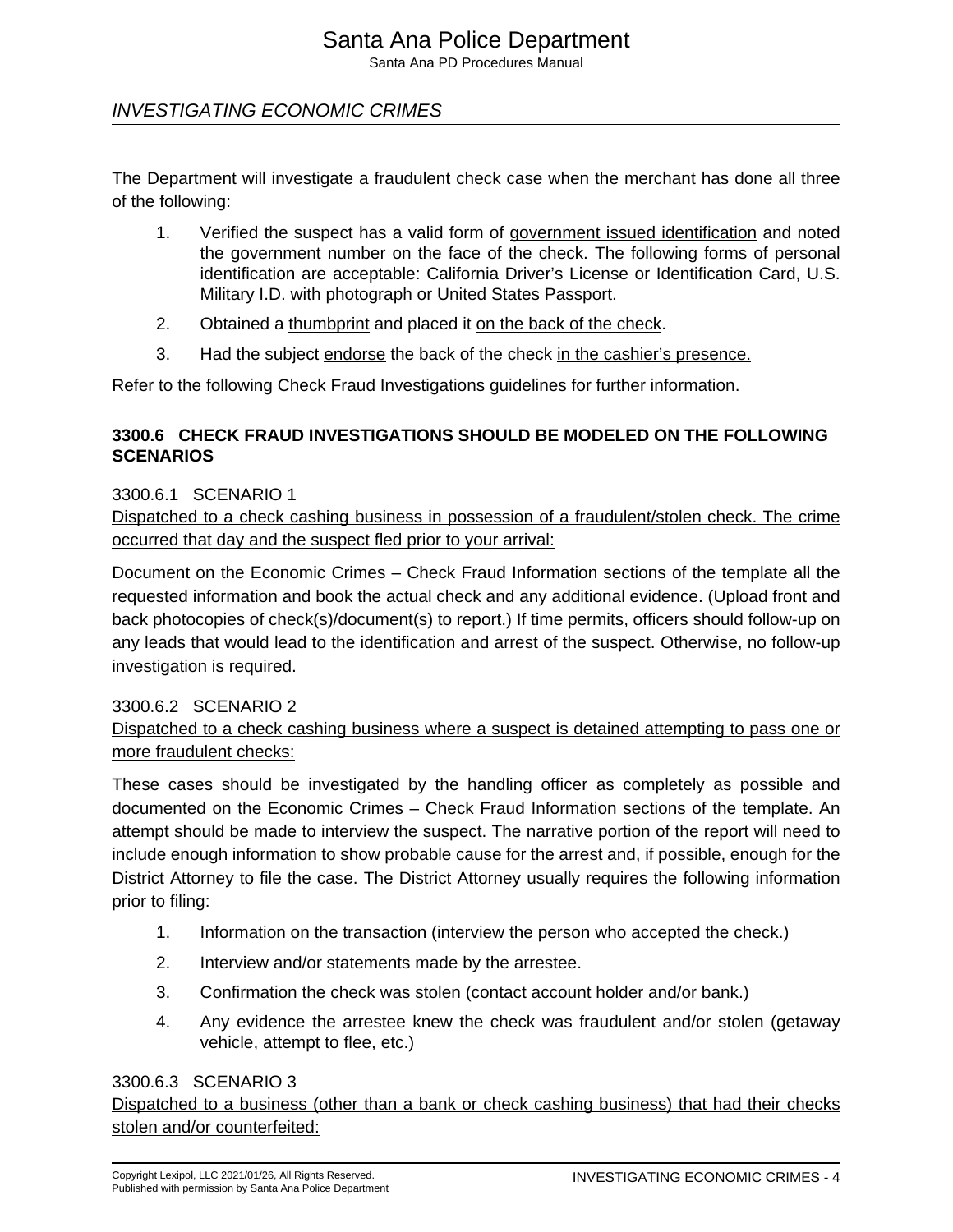# INVESTIGATING ECONOMIC CRIMES

- 1. Determine if he/she/business has been the actual victim of a crime outside of the fraudulent/counterfeit checks (i.e., was a checkbook stolen in a 459, 488, etc.). If so, document on a Crime Report listing the appropriate crime. In the narrative, list the details of the checks that were stolen/counterfeited/altered and upload relevant documents, if possible. Book the originals into evidence.
- 2. If the only crime being reported is that an unknown person has counterfeited and cashed checks against the victim's account, document the incident by completing the Economic Crimes - Identity Theft Information sections of the template due to the victim's identifying information (account number, name, address, etc.) was used to cash the check. The bank/check cashing business can later report their crime, which would be documented on the Economic Crimes – Check Fraud Information sections of the template under a different case number and cross-referenced. In the narrative, list the details of the fraudulent checks and, if known, where (business name, address, city, state) they were cashed. Upload relevant documents and book any originals into evidence. Investigate appropriately.

#### 3300.6.4 SCENARIO 4

Dispatched to a residence/business where the victim is a person/business (not a check cashing business or bank) and is reporting fraudulent activity on their personal/business checking account:

- 1. Determine if the victim has been the actual victim of a crime outside of the fraudulent/ counterfeit checks (i.e. was their checkbook stolen in a 459, 488, etc.). If so, document on a Crime Report listing the appropriate crime. In the narrative, list the details of the checks that were stolen/counterfeited/altered and upload relevant documents to the report. Book the originals into evidence.
- 2. If the only crime being reported is that an unknown person has counterfeited and cashed checks against the victim's account, document the incident on the Economic Crimes - Identity Theft Information sections of the template. In the narrative, list the details of the fraudulent checks and, if known, where (business name, address, city, state) they were cashed. Upload relevant documents to the report and book any original documents into evidence.

#### 3300.6.5 SCENARIO 5

An officer contacts a suspect in possession of multiple checks (vehicle stop, motel room, etc.) which appear to be stolen and/or counterfeit. This is handled in the field like any other stolen property case.

- 1. Attempt to contact at least one victim/banking institution to confirm at least one check is stolen and the suspect does not have permission to be in possession of the check. ("Wobbler" under PC 530.5(c)(3) – Identity Theft: if 10 different stolen check victims are confirmed at time of arrest and/or other factors.)
- 2. Interview suspect and document any evidence that indicates the suspect reasonably should have known checks were stolen.
- 3. Complete a Crime Report and an adult/juvenile booking face page under one CI number and upload the front and back copies of any relevant checks/documents.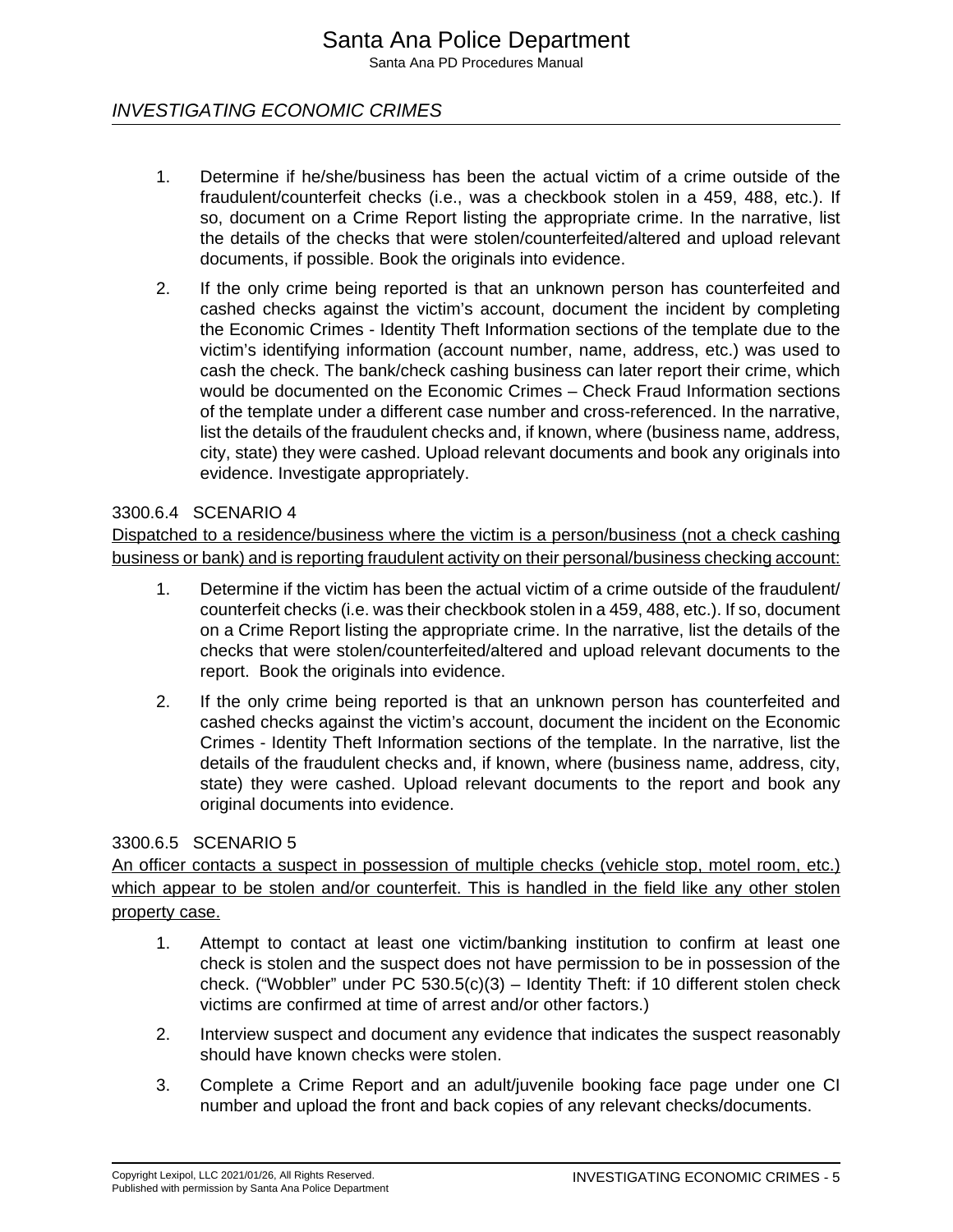# INVESTIGATING ECONOMIC CRIMES

4. Leave a message/e-mail with the ECU detective/investigator or their supervisor advising him/her that a suspect is in custody.

#### **3300.7 MAJOR FRAUD INVESTIGATION**

- 1. The Department defines a major fraud case as follows: Any case that involves internal theft or embezzlement from a company where the loss is in excess of \$5,000 by an employee with fiduciary duties (payroll, account manager, etc.).
	- A. Any case of theft from a company where there were multiple incidents that occurred over a prolonged period of time.
	- B. Any financial crime where the victim is considered elderly (65 or over) or similar dependent.
- 2. Due to the complex nature of most major fraud cases, a tremendous amount of expertise is needed to determine the extent to which the Department will be involved. Therefore, if an officer is dispatched to a call where one of the above applies, the following guidelines should be followed:
	- A. The officer should take an Information Report Major Fraud. The officer should list all involved parties and complete a narrative with a basic synopsis.
	- B. Generally, the officer should not interview the suspect(s). If the reporting party is concerned of additional financial loss due to the suspect's continued employment, officers should advise them they need to make a decision independent of the police investigation. If there is an additional concern (i.e. flight), officers can contact the ECU detective/investigator or their supervisor.
	- C. Officers should provide the reporting party with a case number and advise them an ECU detective/investigator will contact them within a few days to discuss the case in more detail. The reporting party should be advised to retain all documents and/or evidence until contacted by the ECU detective/investigator.
	- D. When possible, officers should notify (email or phone) the ECU sergeant or an ECU detective/investigator about the case to assist in the preliminary investigation.

#### **3300.8 INTERNET FRAUD**

If an officers is dispatched to a call involving a reporting party who has entered into an agreement (contract) with another party over an item for sale (EBay, Letgo, OfferUp, Craigslist,etc.) and payment and/or product was not received, or other similar internet scams or activity, no report is required. The victim should be advised to report the transaction to the Federal Bureau of Investigation's Internet Crime Complaint Center on the following website: [www.IC3.gov.](http://www.IC3.gov)

If the reporting party demands a report, officers can take a brief Information Report and forward it to the ECU.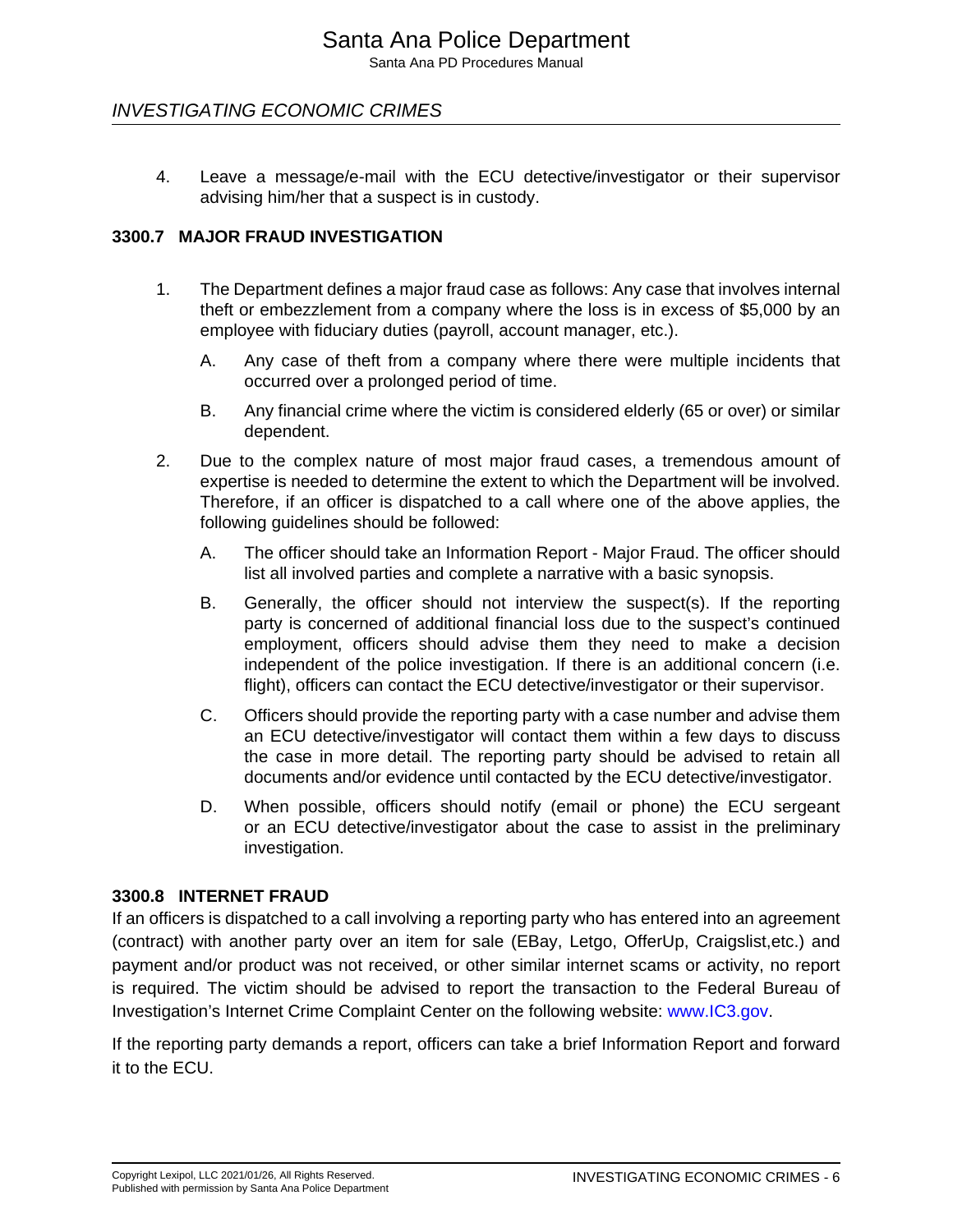# INVESTIGATING ECONOMIC CRIMES

# **3300.9 E-REPORTING CRITERIA FOR IDENTITY THEFT**

An E-Report can be completed by a citizen using the Santa Ana Police Department Citizen Online Police Reporting System on website [www.ci.santa-ana.ca.us/pd/e-reporting](http://www.ci.santa-ana.ca.us/pd/e-reporting) if it meets the reporting criteria explained on the site and explained in this section. The citizen will need to select the theft section on the site to begin the reporting process.

"Identity" theft is defined on this website as any person who willfully obtains personal identifying information for any unlawful purpose.

A person should not use this E-Reporting system if they have information on a known suspect, workable suspect descriptions, the incident did not occur within the city limits, the incident did not occur on a state freeway and if they do not have an email address to file the report. This person should instead call the Department's non-emergency phone number at (714) 245-8665.

The citizen police report system allows a citizen to submit a report immediately and print one copy of the report for free once it is approved.

The E-Report will be rejected or follow-up will be requested if there are no supporting documents of the crime uploaded on the report (JPEG file is currently used to upload documents.)

The Identity Theft E-Report is the only type of report that must be reviewed by an ECU detective due to the complexity of this crime. Once approved, a case number will be assigned. A copy of the report will be forwarded to the appropriate law enforcement agency if the victim resides in the City Santa Ana or the victim business is located within the City of Santa Ana but the crime occurred in another city, county and/or state.

Note: Citizens can complete a supplemental report on this system only if the original report related to the supplemental was an E-Report.

# **3300.10 COUNTERFEIT CURRENCY**

Officers can use website [www.uscurrency.gov](http://www.uscurrency.gov) to use interactive tools to help detect counterfeit United States currency. The site also provides a printable quick reference guide.

Officers can complete an Information Report if the investigation reveals the currency is a suspected counterfeit and the officer does not believe the person who passed the currency had knowledge the currency was counterfeit. Under these circumstances, a Property Receipt (SAPD S-85) is required and will be issued to the person claiming ownership of the suspected counterfeit currency. The receipt should to include all of the requested information in order to return the currency to the owner, should the currency turn out to be genuine.

Officers will need to obtain the personal information of all person(s)/business involved and collect the currency. Officers should upload the front and back copy of the currency to their report. Some photocopy machines have an anti-counterfeit program and will not allow any counterfeit currency to be scanned or copied. If possible, digital pictures of the front and back of the currency should be taken and uploaded to the report.The denomination and serial number of the currency should be listed on the narrative portion of the report if the image of the currency cannot be uploaded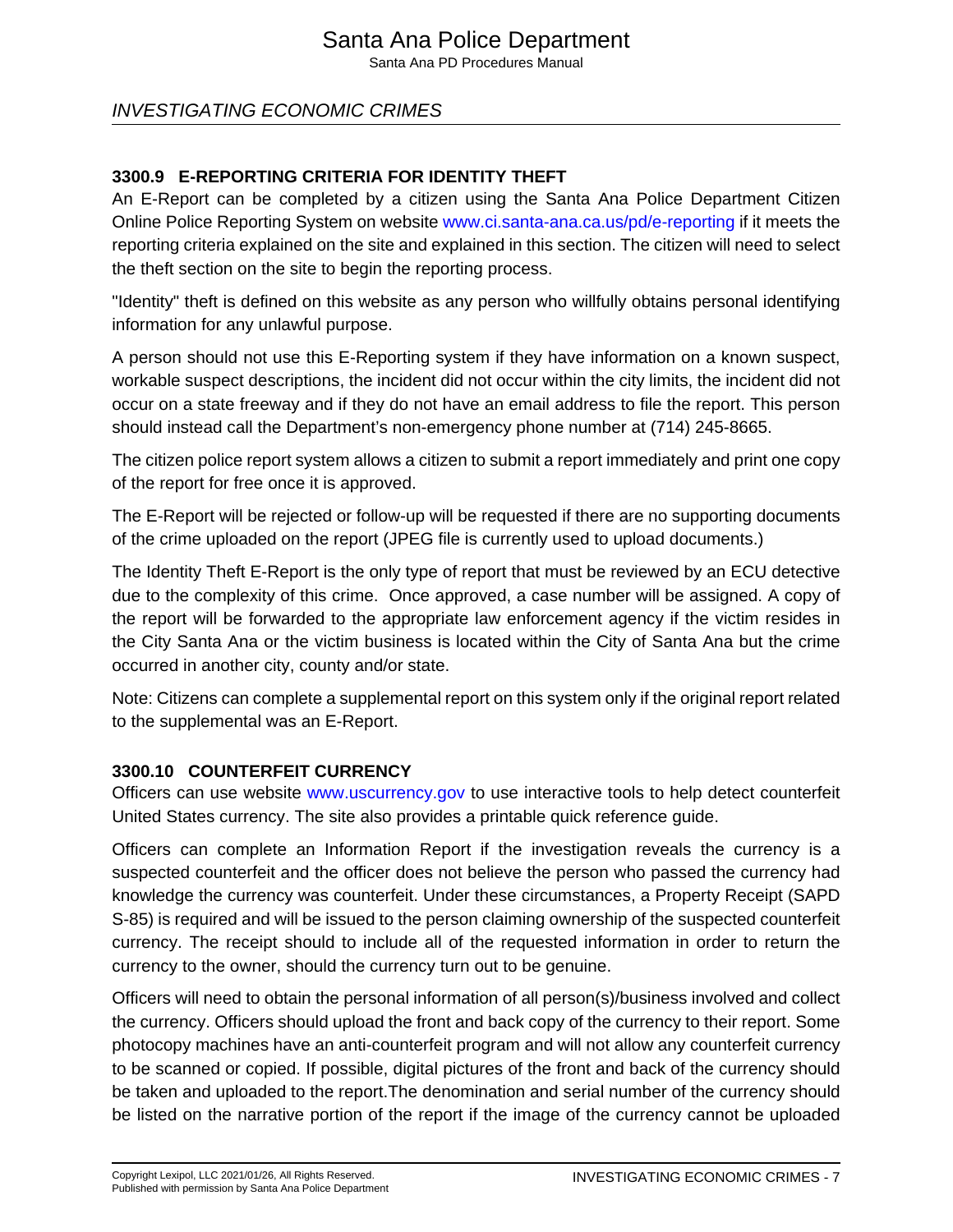# Santa Ana Police Department

Santa Ana PD Procedures Manual

# INVESTIGATING ECONOMIC CRIMES

and request the Evidence/Property section forwarded a copy of the report and booked currency to the United States Secret Service (USSS).

Officers can use a standard manila-colored evidence/property envelope (SAPD P-50) to book the counterfeit currency. The currency must be deposited into the secured money-drop mailbox in the report room and the officer must complete the Officer Mailbox Entry Log attached to the mailbox.

If a determination is made that a crime occurred and a suspect is or is not in custody, complete a Crime Report with suspect information. The crime will be PC 470(d) due to the U.S. currency being a bank note or a bank bill issued by the U.S. Treasury.

If there is enough evidence to determine through the investigation the suspect is manufacturing counterfeit currency, an additional charge of PC 472 can be added. Please refer to the current law at the time of arrest.

The USSS may respond to or render assistance during the course of the investigation by providing advice or manpower if the case meets the minimum threshold:

- 1. If evidence of a manufacturing plant exists, whether it is a small plant or a large plant.
- 2. If the suspect detained is in possession of more than \$1,000 in counterfeit currency.
- 3. If the suspect detained has a history involving other fraud or forgery convictions.

The 24/7 phone number for the USSS Santa Ana Field Office is (714) 246-8257. If the Santa Ana office is closed, the call will automatically be transferred to the Los Angeles Field Office for assistance.

# **3300.11 ECU-RELATED RECOMMENDATIONS**

ECU and the Orange County District Attorney's Office (OCDA) request officers obtain thumbprints on all citations even if a valid identification is presented. This will assist with successful prosecution and/or clear a victim of identity theft when the suspect(s) uses the victim's personal identifying information during an arrest/citation.

Officers should confirm identifying information provided verbally by an arrestee and conduct record checks to verify the information. If possible, CDL photographs/information, prior booking photos, and/or past addresses can be compared with the verbal information provided. There have been cases where a suspect has used a sibling's identification to identify themselves during an arrest/ citation or a stolen identification is used by an arrestee with similar physical features. A thumbprint will help clear these types of identity theft cases.

The front and back of relevant documents should be uploaded to the report. This is important with fraudulent/stolen checks so the ECU detective/investigator can determine if a thumbprint or other information on the check will help determine if there are any workable leads. This may assist to determine law enforcement agency jurisdiction with information regarding where the check was cashed.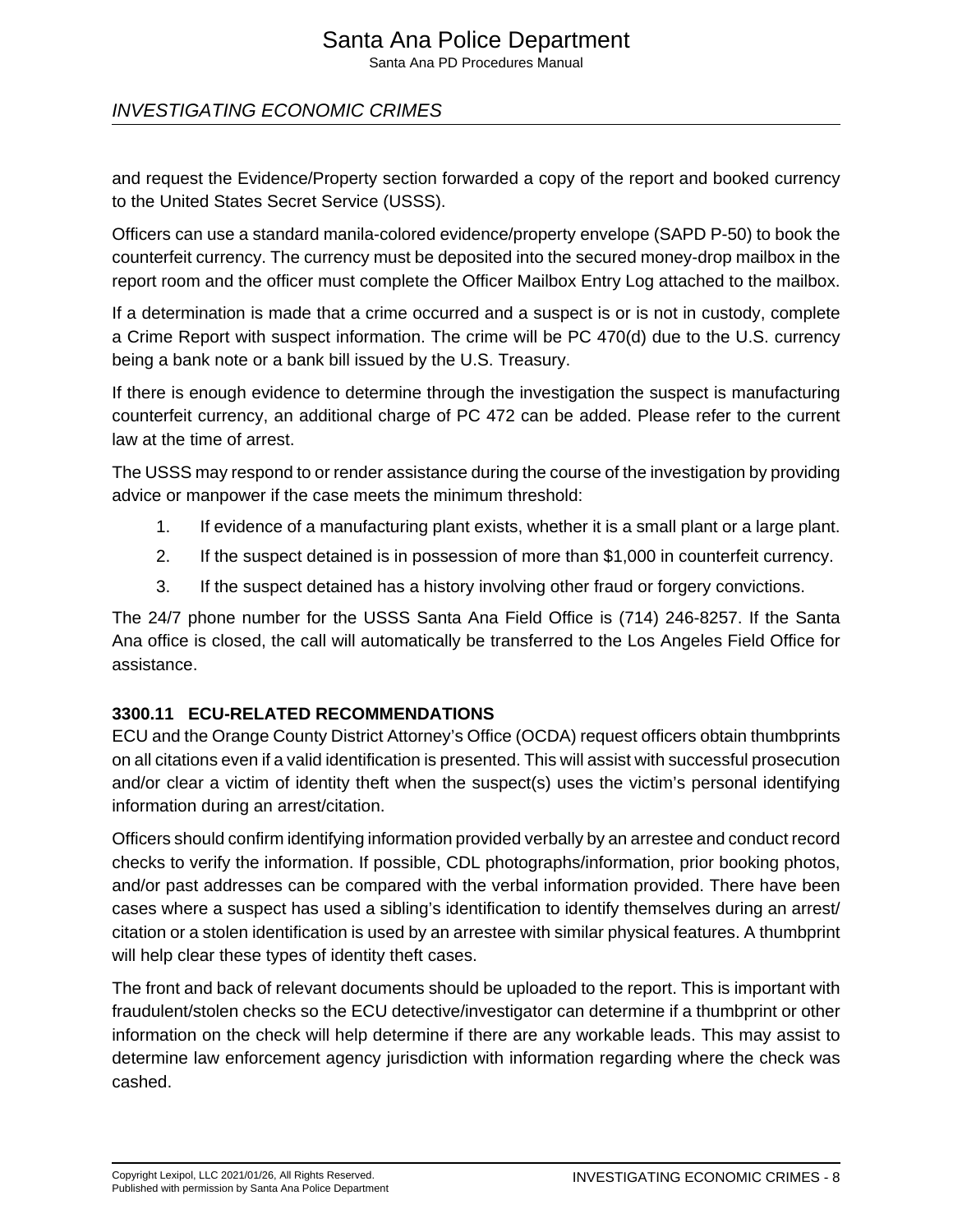# Santa Ana Police Department

Santa Ana PD Procedures Manual

# INVESTIGATING ECONOMIC CRIMES

Upload other relevant documents, checks, forged documents (Social Security card, driver's license, alien registration card, etc.) and other documents referenced in the report. This eliminates the need for an ECU detective/investigator to retrieve the items from the Property/Evidence section and also allows the OCDA to view the document(s) first hand.

If large quantities of documents were accepted, the officer should upload a few relevant documents (timeline, summary of crime, key paperwork, etc.) that would immediately be helpful for the ECU detective/investigator to view and book the remainder of the documents into the Property/Evidence section. Another option is to scan these documents onto a disk and book the disk and original paperwork. This will allow the ECU detective/investigator to check out the disk from Property/ Evidence section to view the documents.

#### **3300.12 MOST COMMON ECU CHARGING SECTIONS**

The following California Penal Codes are for quick reference only.Officers should refer to the current Penal Code for exact wording and any amendments to the code:

- 1. PC 368 (d)(1) Crimes against elders: (65 or older) involving violation of 530.5 under \$950.
- 2. PC 368 (d)(2) Crimes against elders: (65 or older) involving violation of 530.5 over \$950.
- 3. PC 459 Burglary: Every person who enters any house, room, shop, store or other building, etc. with intent to commit grand or petit larceny or any felony.
- 4. PC 470 (a) Forgery: Every person with the intent to defraud, knowing he or she has no authority to do so, signs the name of another person or fictitious person to the listed document.
- 5. PC 470 (d) Forgery: Falsely makes, alters, forges or counterfeits, utters, publishes, passes or attempts or offers to pass, as true and genuine, any item known to be false.
- 6. PC 472 Counterfeit Currency: Every person who, with intent to defraud another, forges or counterfeits the seal of any other State, Government or country, or who falsely makes, forges or counterfeits any impression purporting to be an impression of any seal or who has in his possession any such counterfeited seal or impression thereof, knowing it to be counterfeited (PC 470 [d] may also be used on some counterfeit currency cases).
- 7. PC 475 (a) Possession of Forged Items: Possesses or receives, with intent to pass, any forged, altered or counterfeit items knowing the same to be forged, altered or counterfeit.
- 8. PC 476 Making, Possessing and Uttering Fictitious Instruments: Every person who makes, passes, utters or publishes, with intent to defraud any other person, or who, with the like intent, attempts to pass, utter or publish, or who has in his/her possession with the like intent to utter, pass or publish any fictitious or altered bill, note or check.
- 9. PC 484 e (d) Theft of Access Card Account Information: Every person who acquires or retains possession of access card account information validly issued to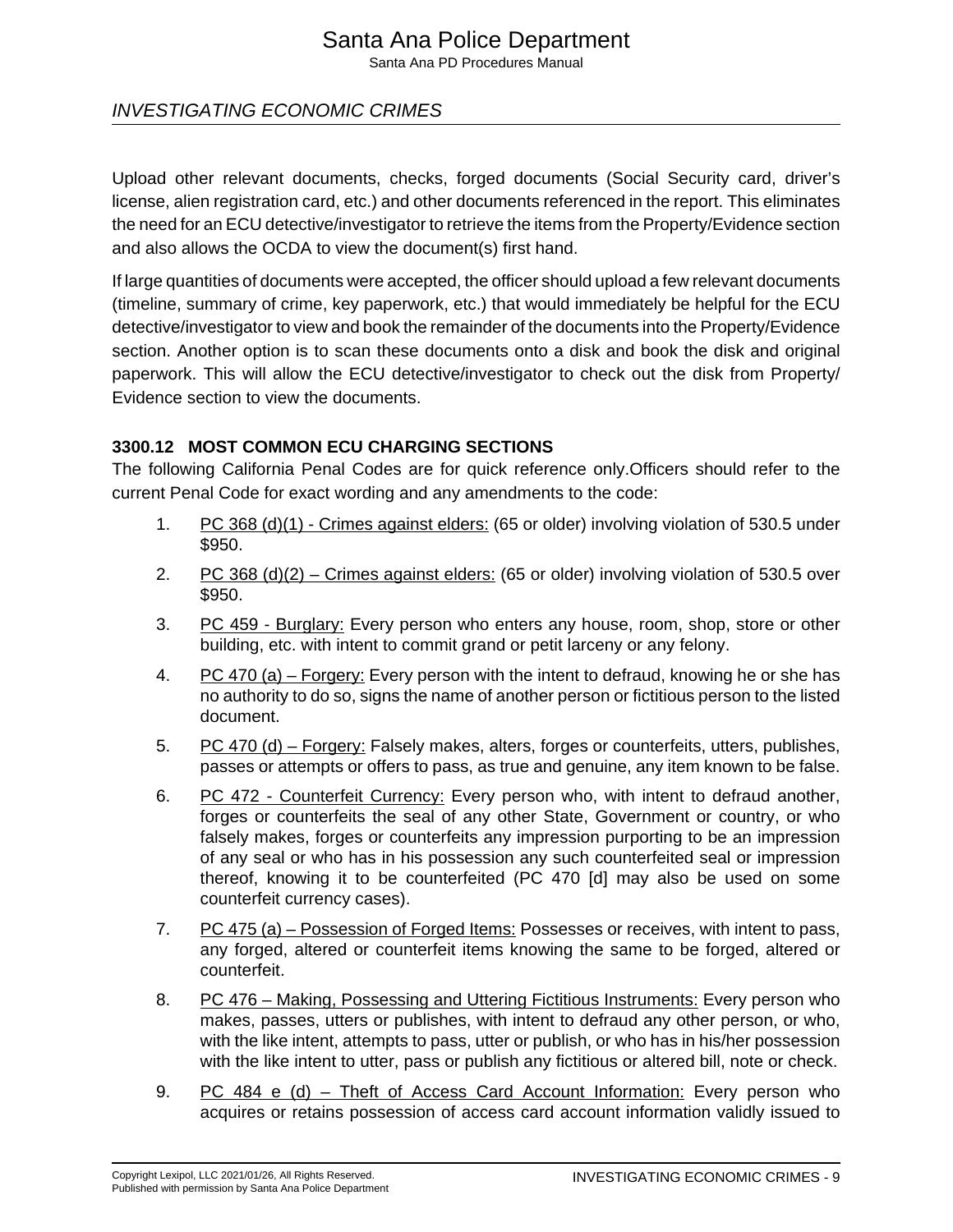another person without the cardholder's or issuer's consent, with the intent to use it fraudulently.

- 10. PC 484g Fraudulent Use of Access Card: Every person who uses, for the purpose of obtaining money, goods, services or anything of value, any access card that has been fraudulently obtained is guilty of theft. If the value obtained exceeds \$950 in any consecutive 6-month period, it shall constitute a grand theft under PC 484 g (b).
- 11. PC 487 (a) Grand Theft: When the money, labor or real or personal property taken is of a value exceeding \$950.
- 12. PC 487 (b)(3) Grand Theft by a Servant, Agent or Employee: Where the money, labor or real or personal property is taken by a servant, agent or employee from his or her principal or employer and aggregates \$950 or more in any 12 consecutive month period.
- 13. PC 503 Embezzlement (Definition only/Not a charge): The fraudulent appropriation of property by a person to whom it has been entrusted. (Most common charge related to embezzlement will involve PC 487(b)(3) – Grand Theft or other ECU related crimes.)
- 14. PC 529 (a)(3) False Personation (Arrestee identifies themselves with stolen identity): Every person who falsely personates another either in his/her private or official capacity and in that assumed character does any other act whereby if done by the person falsely personated, he/she might, in any event, become liable to any suit or prosecution or to pay any sum of money or to incur any charge, forfeiture or penalty or whereby any benefit might accrue to the party personating or to any other person.
- 15. PC 530.5 (a) Identity Theft: Every person who willfully obtains personal identifying information, as defined in subdivision (b) of Section 530.55, of another person and uses that information for any unlawful purpose, including to obtain or attempt to obtain, credit, goods, services, real property or medical information without the consent of that person, is guilty of a public offense and upon conviction therefor shall be punished by a fine, by imprisonment in a county jail not to exceed one year or by both a fine and imprisonment or by imprisonment pursuant to subdivision (h) of Section 1170.
- 16. PC 530.5 (c) (3) Identity Theft (10 or more confirmed victims): Every person who, with the intent to defraud, acquires or retains possession of the personal identifying information, as defined in subdivision (b) of Section 530.55, of 10 or more other persons is guilty of a public offense, and upon conviction therefore, shall be punished by a fine, by imprisonment in a county jail not to exceed one year, or by both a fine and imprisonment, or by imprisonment pursuant to subdivision (h) of Section 1170.
- 17. PC  $530.5$  (e) Identity Theft (Related to mail theft): Every person who commits mail theft as defined in Section 1708 of Title 18 of the United States Code, is guilty of a public offense and upon conviction therefor shall be punished by a fine, by imprisonment in a county jail not to exceed one year or by both a fine and imprisonment
- 18. PC 532 (a) Theft by False Pretenses (Scams): Every person who defrauds any other person of money, labor or property by false pretenses.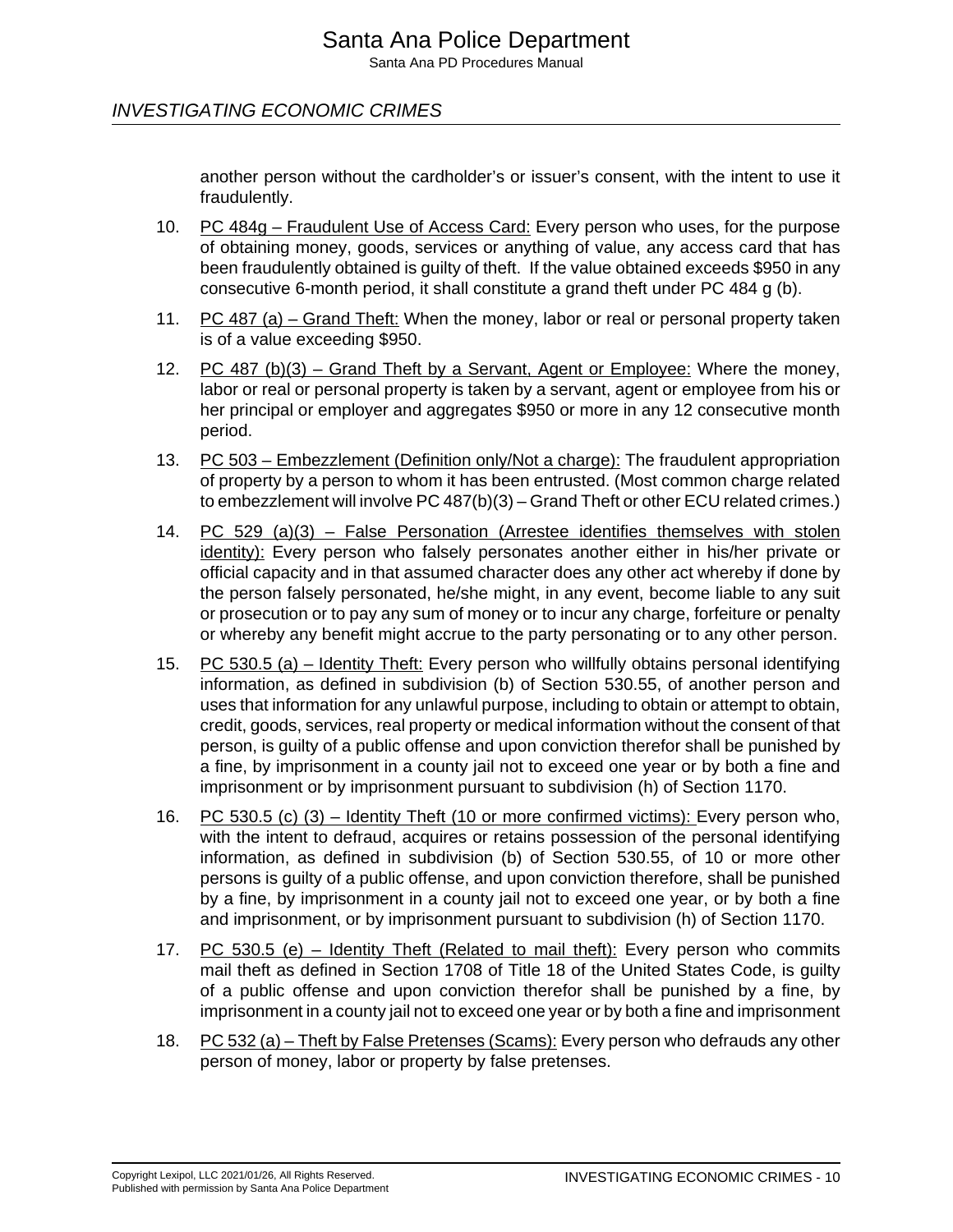# Santa Ana Police Department

Santa Ana PD Procedures Manual

# INVESTIGATING ECONOMIC CRIMES

#### **3300.13 SUMMARY**

These guidelines are designed to define the proper way to document and investigate economicrelated crimes. It also provides ECU detectives/investigators sufficient information to determine the proper course of investigative action.

#### **3300.14 ATTACHMENT 1**

[See attachment: Identity Theft 2014 English.pdf](#page-12-0)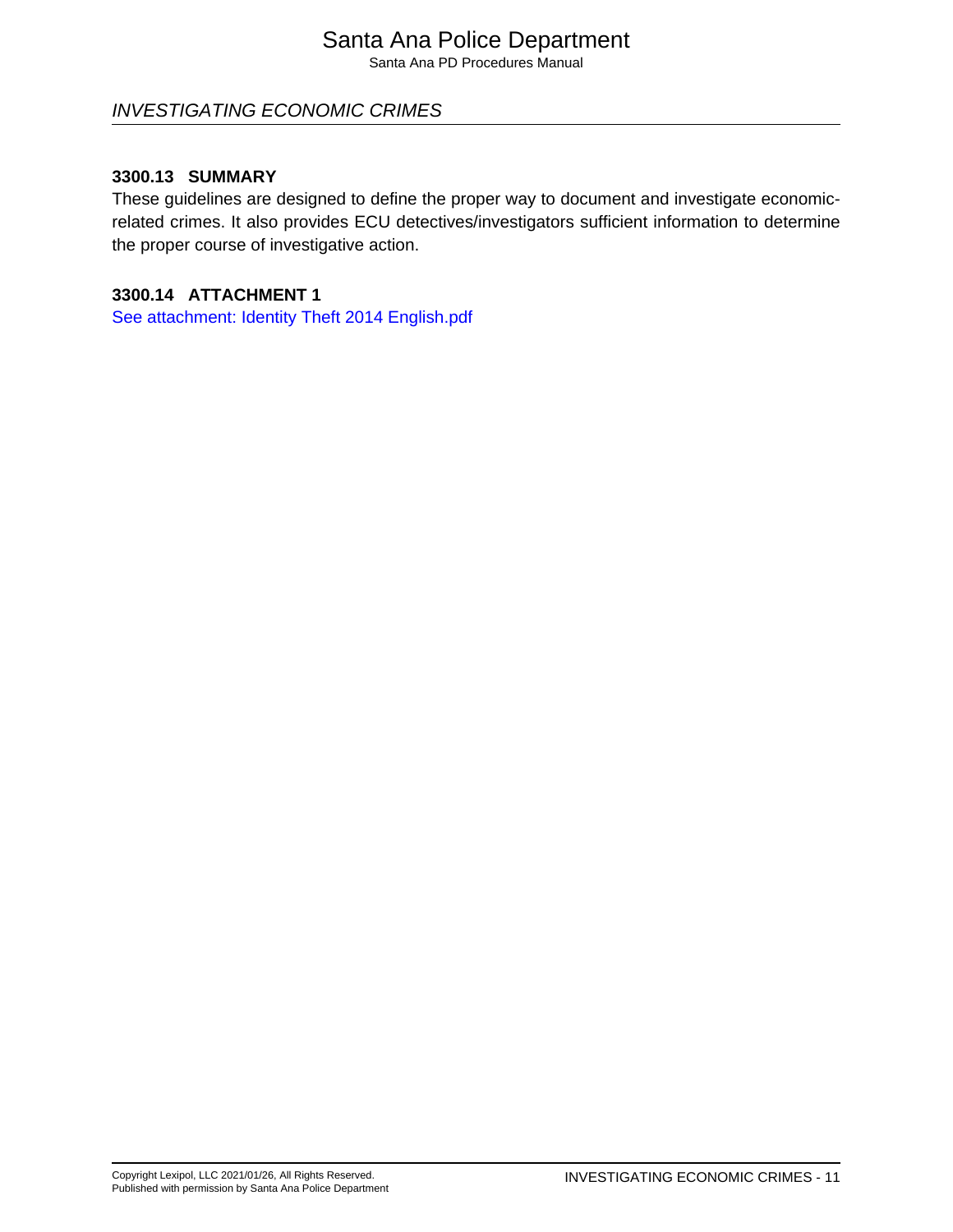# **Attachments**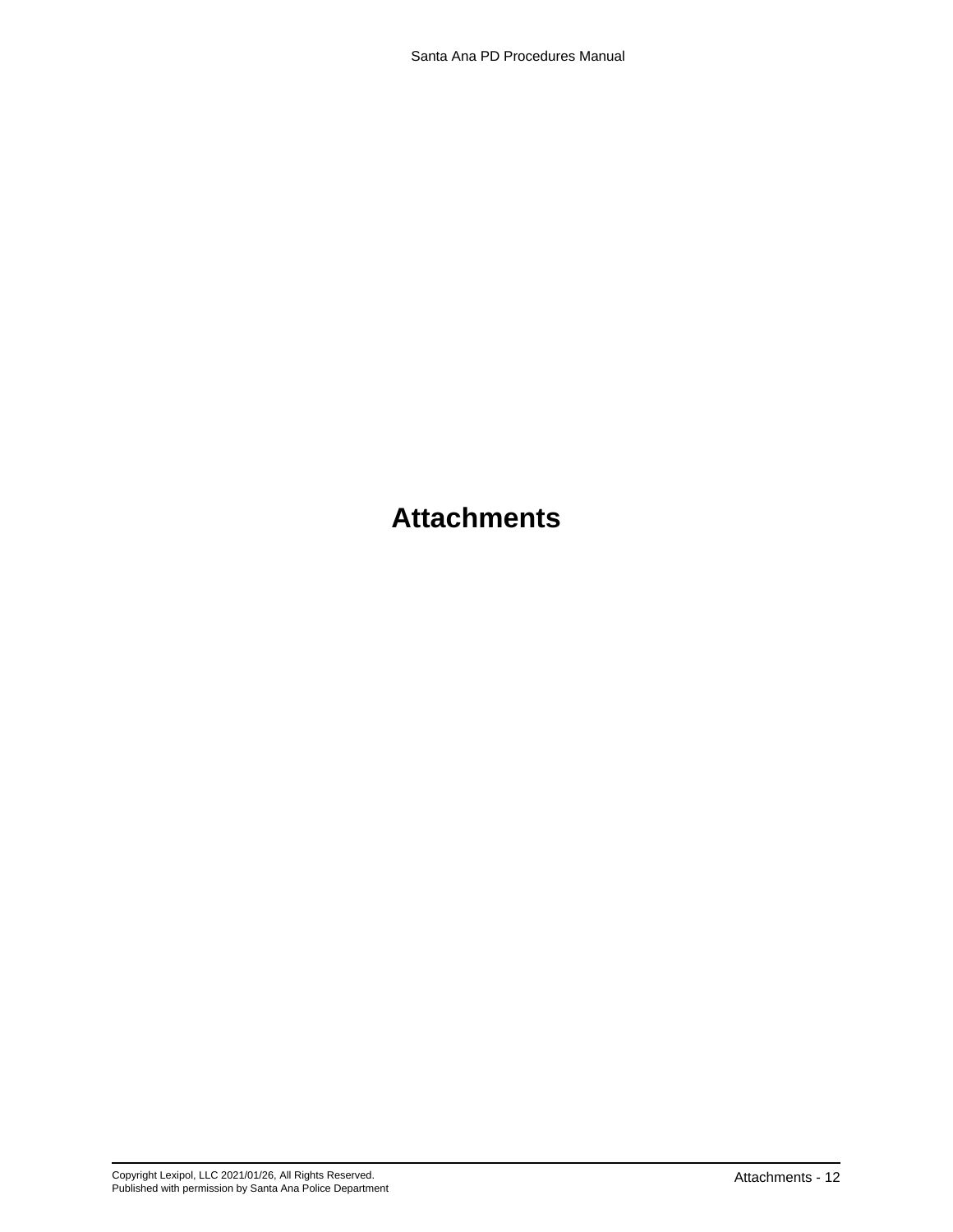# <span id="page-12-0"></span>**Identity Theft 2014 English.pdf**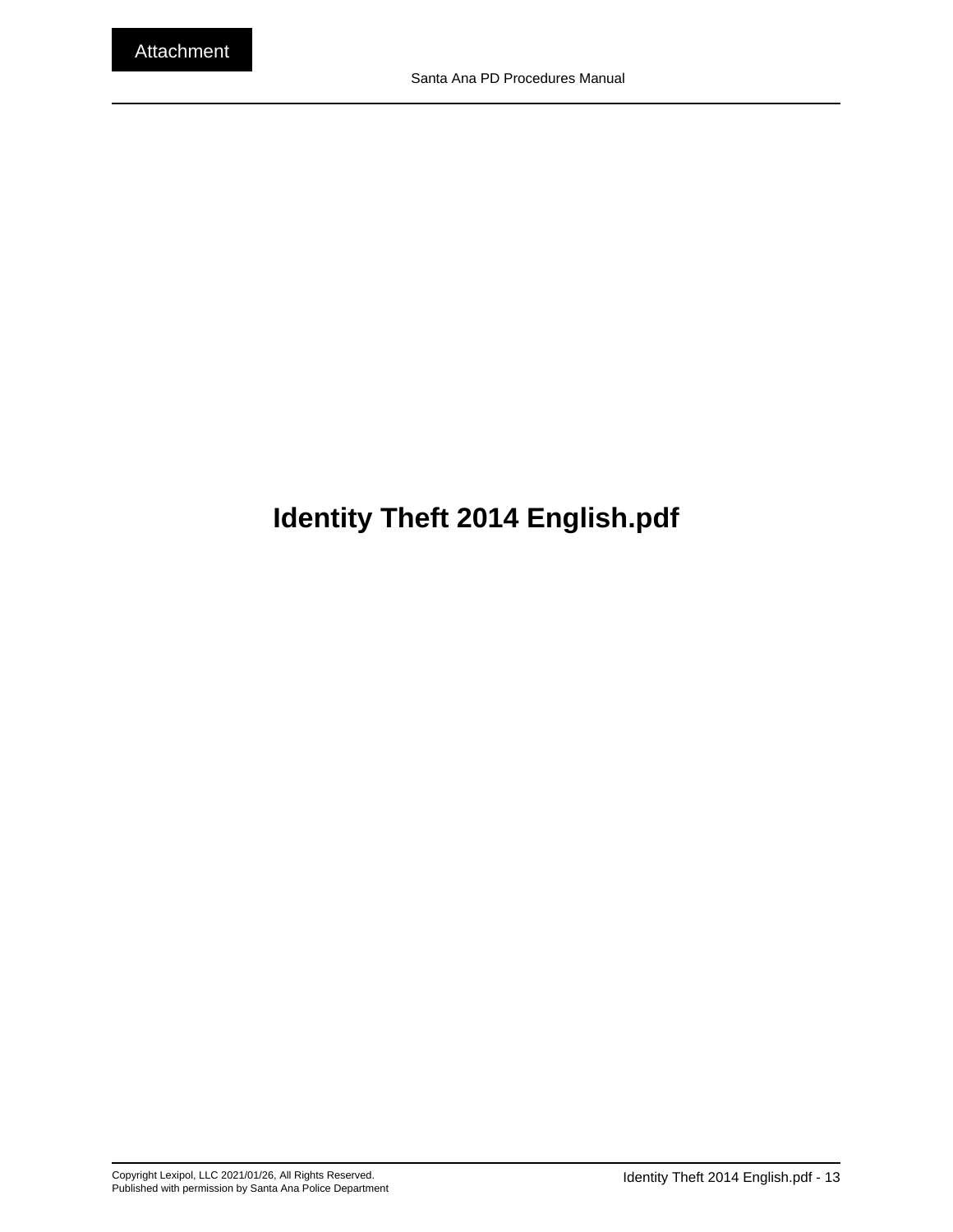#### **What should I do if I become a victim?**

The first thing you should do is call one of the three credit bureaus to place an initial fraud alert. By placing a fraud alert, you are preventing unauthorized individuals from further using your good name and credit for fraudulent purposes. When you place an alert with one of the credit bureaus, they will contact the remaining two. An initial fraud alert expires in 90 days.

#### Credit Bureaus:

#### *Experian*

To report fraud: 888-397-3742 To order a credit report: 888-397-3742

#### *Trans Union*

To report fraud: 800-680-7289 To order a credit report: 800-888-4213

#### *Equifax*

To report fraud: 800-525-6285 To order a credit report: 800-685-1111

If you are a victim of fraud, you are entitled to a free copy of your credit report. Review your credit report for any unauthorized accounts and contact each of the companies or creditors in question **both by phone and in writing**. Inform these companies that you are the victim of identity theft. Ask for a copy of the application or application information used to establish the account and a record of all associated charges. State and Federal laws require them to provide you with this information (CPC 530.8, Fair Credit Reporting Act). This information may assist the police in solving your case.

If one or more of your existing bank or credit accounts have been compromised, contact your bank or creditor to advise them of the situation and to request assistance in clearing up the matter. Ask them for any information that might assist the police in identifying the suspect(s) in your case.

Create and maintain a folder or notebook to assist you in reestablishing your good name and credit. Keep a detailed history of the crime and a log of all

your contacts. Make copies of all documents and potential evidence.

Once you obtain details on the fraudulent activities involving your identity, contact your local police department to file a report. As a victim of identity theft, you are entitled to a free copy of your police report.

As a victim of identity theft, you may also wish to do the following:

- Contact the **FTC** (Federal Trade Commission) to report the problem. Their hotline is 877-IDTHEFT (438-4338).
- $\checkmark$  If you believe your mail was stolen, contact the U.S. Postal Inspection Service: 877-876-2455
- $\checkmark$  If the crime involves the theft or counterfeiting of your personal or business checks, contact the following agencies:
	- o National Check Fraud Center: 843-571-2143
	- o Check Rite / Global Payments: 800-638-4600
	- o Chex System: 800-428-9623
	- o CrossCheck: 707-586-0551
	- o SCAN: 800-262-7771
	- o Tele-Check: 800-366-2425
- Contact the Social Security Administration's fraud hotline: 800-269- 0271
- $\checkmark$  Contact the DMV to see if another license or State ID card was issued in your name

#### **What can I expect from the police?**

Reports of identity theft are on the rise and police agencies are often overwhelmed with the number of identity theft cases that they review and investigate. Each agency's response may differ based on staffing levels and a variety of other factors including total monetary loss, complexity of the case, and available investigative leads.

By law, identity theft cases are reported to the jurisdiction in which the victim resides; however, in many cases, it is more appropriate to have another agency investigate the case. For example, if the suspect resides in another state and/or the fraudulent activity is occurring in that state, your case may be forwarded to another jurisdiction for further review and/or investigation.

Oftentimes there are insufficient investigative leads to support the successful investigation and prosecution of a particular case. These types of cases are not actively investigated unless additional information or leads are discovered that increase the probability of identifying the suspect(s) involved in the fraudulent activities.

Keep in mind that a police report and/or the possible investigation of your case will not repair your credit. You are responsible for contacting the companies who extended credit to the suspect(s) to dispute the fraudulent charges or debts made in your name. You are also responsible for contacting the credit bureaus to make sure they remove any discrepancies from your credit report.

#### **How can I help the police?**

The best way to assist the police in the investigation of your case is to obtain and provide evidence of the fraudulent use of your personal identifying information. Most financial institutions will not provide law enforcement with the documents needed to successfully investigate and prosecute without a search warrant. Given the number of ID theft victims, law enforcement does not have enough resources to obtain search warrants in every case.

Federal and state laws entitle victims of identity theft to obtain copies of applications and statements from creditors or to authorize law enforcement to receive these documents on their behalf. If you obtain or authorize the release of this information, law enforcement officials will have more reason to investigate your case. In other words, help the police to help you.